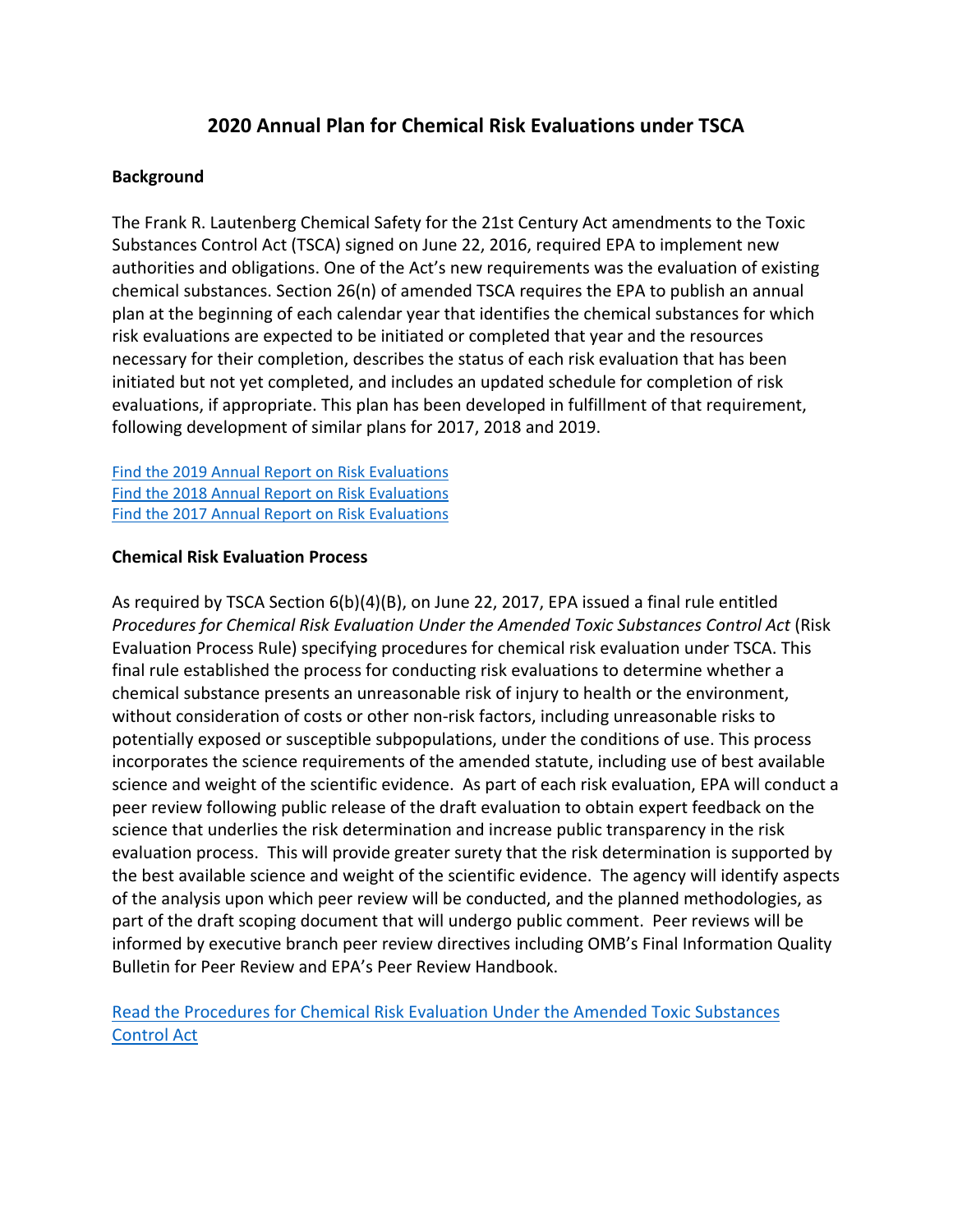### **First 10 Chemicals Undergoing EPA-Initiated Risk Evaluation**

EPA was required under the statute to commence ten EPA-Initiated risk evaluations in December 2016, and risk evaluations for at least 20 high-priority chemicals 3.5 years after enactment of the Lautenberg Act (December 2019). EPA's designation of the first ten chemical substances on December 19, 2016, pursuant to the requirements of TSCA Section 6(b)(2)(A), constituted the commencement of the risk evaluation for each of these chemical substances. These chemicals are: 1, 4‐Dioxane, Methylene Chloride, 1‐Bromopropane (1-BP), N‐ Methylpyrrolidone, Asbestos, Pigment Violet 29, Carbon Tetrachloride, Trichloroethylene, Cyclic Aliphatic Bromide Cluster (HBCD), and Tetrachloroethylene.

### [Find the webpages for each of the ten chemicals](https://www.epa.gov/assessing-and-managing-chemicals-under-tsca/risk-evaluations-existing-chemicals-under-tsca#ten)

In November 2018 EPA released the first draft risk evaluation on Pigment Violet 29 and provided the public with a 60‐day public comment period as required in the Risk Evaluation Process Rule. In March and April 2019, EPA provided the public with additional information that informed this risk evaluation and re‐opened the docket for an additional public comment period to July 2019, in light of the newly publicly available information. Since then, EPA in 2019 issued five additional draft risk evaluations for 60-day public comment periods, for the chemicals 1,4-Dioxane (June 2019); HBCD (June 2019); 1-BP (August 2019); Methylene Chloride (October 2019) and N-methylpyrrolidone (November 2019). Peer review meetings have been conducted for all six draft evaluations released in 2019. From January through April 2020, EPA released the remaining four draft risk evaluations, Carbon Tetrachloride, Trichloroethylene (TCE), Asbestos, and Perchloroethylene (Perc, PCE). The peer review meetings for all four chemicals have occurred or have been scheduled and will conclude by early June 2020. In FY 2020, EPA intends to finalize all risk evaluations for the first 10 chemicals.

# [Read the Draft Risk Evaluation for all of the chemicals for which drafts have been released to](https://www.epa.gov/assessing-and-managing-chemicals-under-tsca/risk-evaluations-existing-chemicals-under-tsca#ten)  [date](https://www.epa.gov/assessing-and-managing-chemicals-under-tsca/risk-evaluations-existing-chemicals-under-tsca#ten)

# **20 EPA-Initiated Risk Evaluations Commenced in 2019**

TSCA, as amended, requires the EPA to conduct a prioritization process to identify low-priority chemicals, for which risk evaluation is not warranted at this time, and high-priority chemicals which must immediately begin the risk evaluation process. In July 2017 EPA issued a final rule entitled *Procedures for Prioritization of Chemicals for Risk Evaluation Under the Toxic Substances Control Act* (Risk Prioritization Process Rule) laying out the procedures for prioritization of chemicals for risk evaluation under TSCA. EPA implemented the Prioritization Process during 2018 and 2019. In August 2019, EPA released proposed designations of 20 lowpriority chemicals, followed by proposed designations of 20 high-priority chemicals. After reviewing public comments, EPA in December 2019 finalized the designations of 20 highpriority chemicals for risk evaluation and commenced the evaluations immediately afterward. The agency released draft scope documents for each of these chemicals for public comment in March and April 2020 and expects to finalize them in June 2020. In accordance with statutory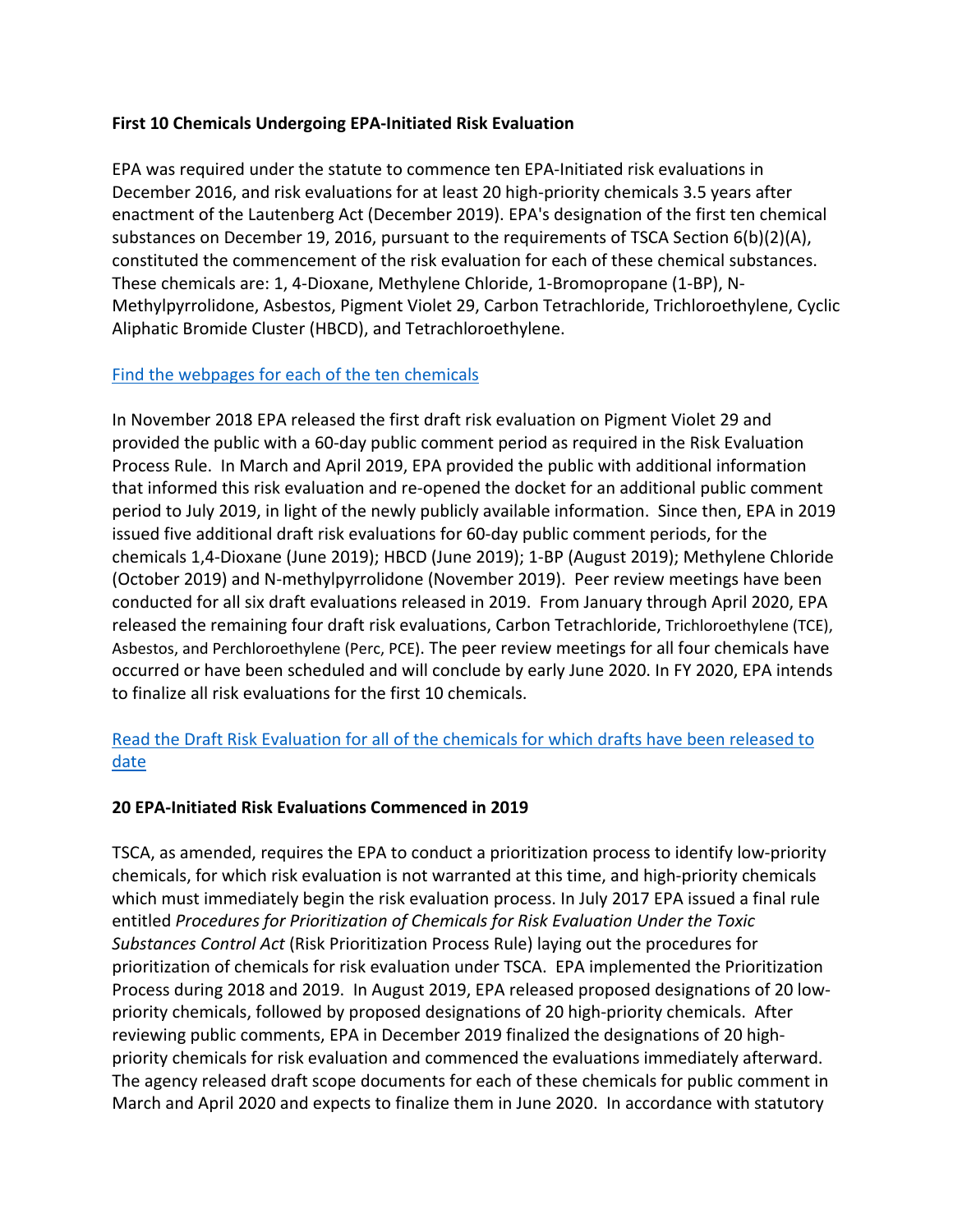timelines, EPA will publish final risk evaluations within 3 years of initiation, with a possible 6month extension.

EPA carefully reviewed public comments on the proposed designations of 20 low-priority chemicals and finalized the low-priority designation of these chemicals in February 2020.

# [Read the list of the 20 high-priority chemicals for risk evaluation](https://www.epa.gov/assessing-and-managing-chemicals-under-tsca/chemical-substances-undergoing-prioritization-low) [Read the list of the 20 low-priority chemicals](https://www.epa.gov/assessing-and-managing-chemicals-under-tsca/chemical-substances-undergoing-prioritization-low)

# **Manufacturer-Requested Risk Evaluations (MRREs)**

In May 2019, EPA received manufacturer requests to conduct risk evaluations of diisodecyl phthalate (DIDP) and diisononyl phthalate (DINP). These belong to a family of chemicals called phthalates and are commonly used as plasticizers in the production of plastic and plastic coating to increase flexibility. In August 2019 EPA asked for public comment on the two manufacturer requests and, based on the comments received and EPA's review of the requests, EPA granted both requests in December 2019 and the risk evaluations are now in progress. The agency expects to release draft scope documents in the third quarter of FY 2020, complying with statutory timelines.

In March 2020 EPA received a facially complete manufacturer request to conduct a risk evaluation on octamethylcyclotetrasiloxane (D4). EPA expects to ask for public comment on this request and make a final determination as to whether to grant this request within FY 2020. The agency may receive additional requests in FY 2020 and will conduct the process to review these requests as directed in the Risk Evaluation Process Rule.

# **Resources Necessary for Risk Evaluations**

On September 27, 2018, EPA finalized the *Fees for the Administration of the Toxic Substances Control Act* (Fees Rule), thereby implementing through notice and comment rulemaking the fee provisions of amended TSCA. The 2016 amendments to TSCA provide EPA with authority to collect fees from certain chemical manufacturers (including importers) and processors to defray a portion of TSCA implementation costs (up to 25% of agency costs for implementing TSCA Section 4, 5, 6 and 14, averaged over three-year periods of time). The final rule became effective on October 18, 2018. Under the final rule, affected businesses began incurring fees on October 1, 2018. The rule requires payment from manufacturers who submit information to EPA under TSCA Section 4, submit a notice, exemption application, or other information under TSCA Section 5 and who manufacture a chemical substance that is the subject of a risk evaluation under TSCA Section 6(b). Fees also apply to processors in certain circumstances under Sections 4 and 5. For each EPA-initiated risk evaluation, including those commenced for 20 high-priority chemicals in December 2019, a flat fee of \$1.35 million is due 120 days after publication of the final scope documents. The required fee payment will be shared among manufacturers of the chemical substance. In addition, the rule establishes fees for MRREs at either 50% or 100% of the actual costs associated with the evaluation, depending on whether